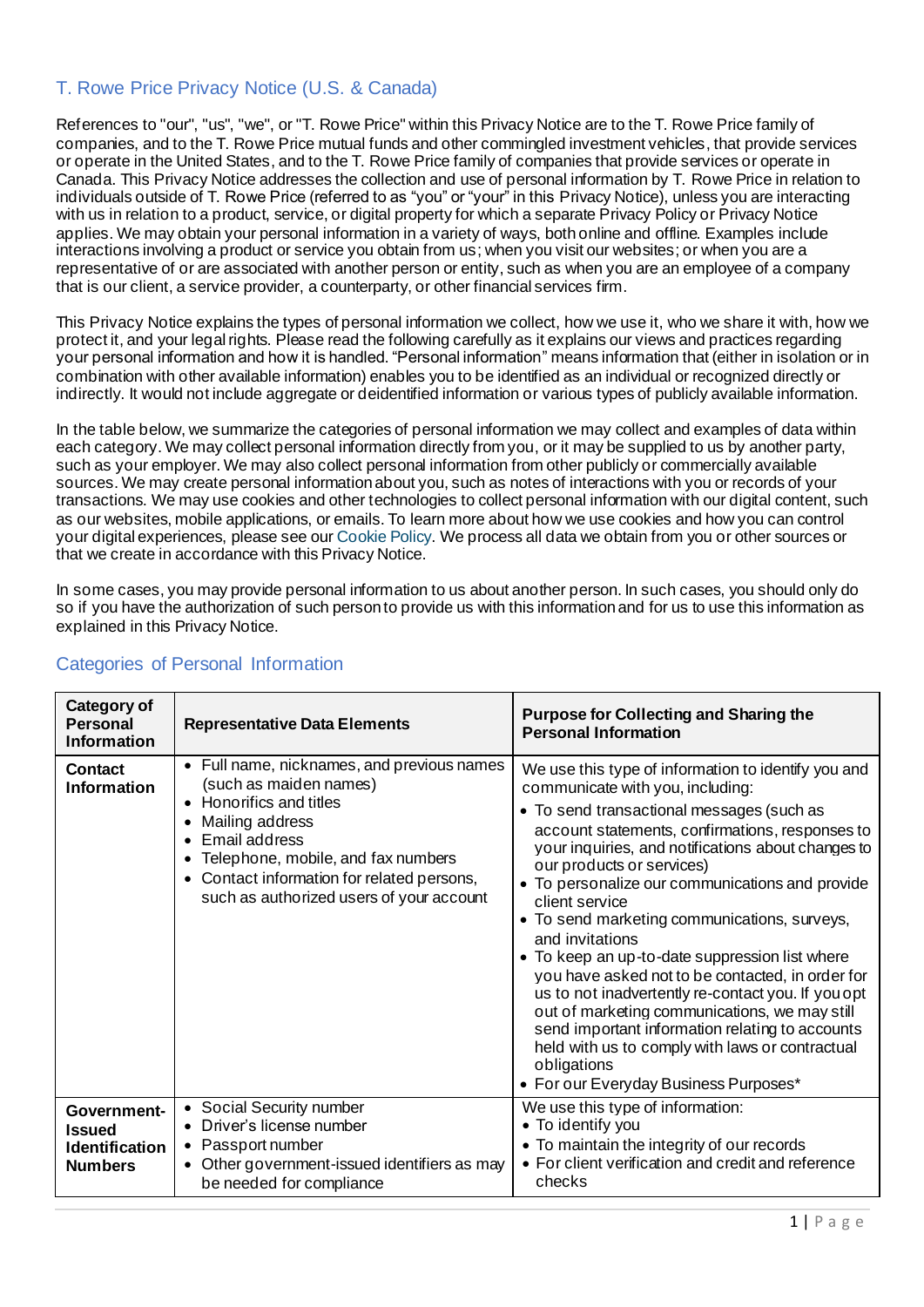| <b>Category of</b><br><b>Personal</b><br><b>Information</b>           | <b>Representative Data Elements</b>                                                                                                                                                                                                                                                                                                                                                                                                                                                                                                                                                                                                                                                                                                                                                                             | <b>Purpose for Collecting and Sharing the</b><br><b>Personal Information</b>                                                                                                                                                                                                                                                                                                                                                                                                                                                                                                          |
|-----------------------------------------------------------------------|-----------------------------------------------------------------------------------------------------------------------------------------------------------------------------------------------------------------------------------------------------------------------------------------------------------------------------------------------------------------------------------------------------------------------------------------------------------------------------------------------------------------------------------------------------------------------------------------------------------------------------------------------------------------------------------------------------------------------------------------------------------------------------------------------------------------|---------------------------------------------------------------------------------------------------------------------------------------------------------------------------------------------------------------------------------------------------------------------------------------------------------------------------------------------------------------------------------------------------------------------------------------------------------------------------------------------------------------------------------------------------------------------------------------|
|                                                                       |                                                                                                                                                                                                                                                                                                                                                                                                                                                                                                                                                                                                                                                                                                                                                                                                                 | • For security and risk management, fraud<br>prevention, and similar purposes<br>• For our Everyday Business Purposes*                                                                                                                                                                                                                                                                                                                                                                                                                                                                |
| <b>Biometric</b><br><b>Identifiers</b>                                | • Voiceprint                                                                                                                                                                                                                                                                                                                                                                                                                                                                                                                                                                                                                                                                                                                                                                                                    | We use this type of information:<br>• To identify and authenticate you<br>• For security and risk management, fraud<br>prevention, and similar purposes<br>• For our Everyday Business Purposes*                                                                                                                                                                                                                                                                                                                                                                                      |
| <b>Other Unique</b><br><b>Identifiers</b>                             | • T. Rowe Price unique identification<br>numbers (e.g., client number, account<br>number)<br>• System identifiers (e.g., user names or<br>online credentials)<br>• Device identifier<br>• Advertising identifier<br>• Other unique identification numbers<br>assigned by us or other entities                                                                                                                                                                                                                                                                                                                                                                                                                                                                                                                   | We use this type of information:<br>• To identify you or your device, including to<br>associate you with different devices that you<br>may use<br>• For record keeping and reporting, including for<br>data matching<br>• For metrics and analytics<br>• To track your use of products, services, and<br>digital content, including for ad delivery and<br>personalization<br>· For our Everyday Business Purposes*                                                                                                                                                                   |
| Relationship<br><b>Information</b>                                    | • Personal characteristics and preferences,<br>such as your age range, date of birth,<br>gender, marital and family status, and<br>language preferences<br>• Communication and marketing preferences<br>• Beneficiary information<br>• Demographic data<br>· Household demographic data, including<br>from real estate records and census data<br>• Data from social media profiles, such as<br>Facebook, Twitter, Linkedln, and similar<br>platforms<br>• Education information<br>• Professional information<br>• Hobbies and interests<br>• Propensity scores obtained from third<br>parties, such as likelihood that you may be<br>interested in certain purchases or<br>experiencing life events<br>• Travel preferences<br>• Market research and survey data, as well as<br>views you have shared with us | We use this type of information:<br>• To better understand you and to understand our<br>clients generally<br>• To fulfill our business relationship with you or the<br>person or entity you are associated with,<br>including client service<br>• To design and improve our products, services,<br>and programs that benefit our clients<br>• To facilitate event registration and management<br>for online and in-person events<br>• For recordkeeping and compliance, including<br>dispute resolution<br>• To identify prospective clients<br>• For our Everyday Business Purposes* |
| <b>Transaction</b><br>and<br><b>Interaction</b><br><b>Information</b> | • Client account information, qualification<br>data, transaction history, instructions, and<br>related records<br>• Client service records<br>• Data collected by T. Rowe Price in<br>connection with our activities as a service<br>provider<br>• Data collected by T. Rowe Price in<br>connection with our activities with suppliers,<br>counterparties, or other financial services<br>providers<br>• Non-biometric data collected for<br>authentication or authorization (passwords,<br>signatures, account security questions, data<br>collected by premises-monitoring devices)                                                                                                                                                                                                                           | We use this type of information:<br>. To fulfill our business relationship with you or the<br>person or entity you are associated with,<br>including client service<br>• For recordkeeping and compliance, including<br>dispute resolution<br>• For risk management, fraud prevention, and<br>similar purposes<br>• For our Everyday Business Purposes*                                                                                                                                                                                                                               |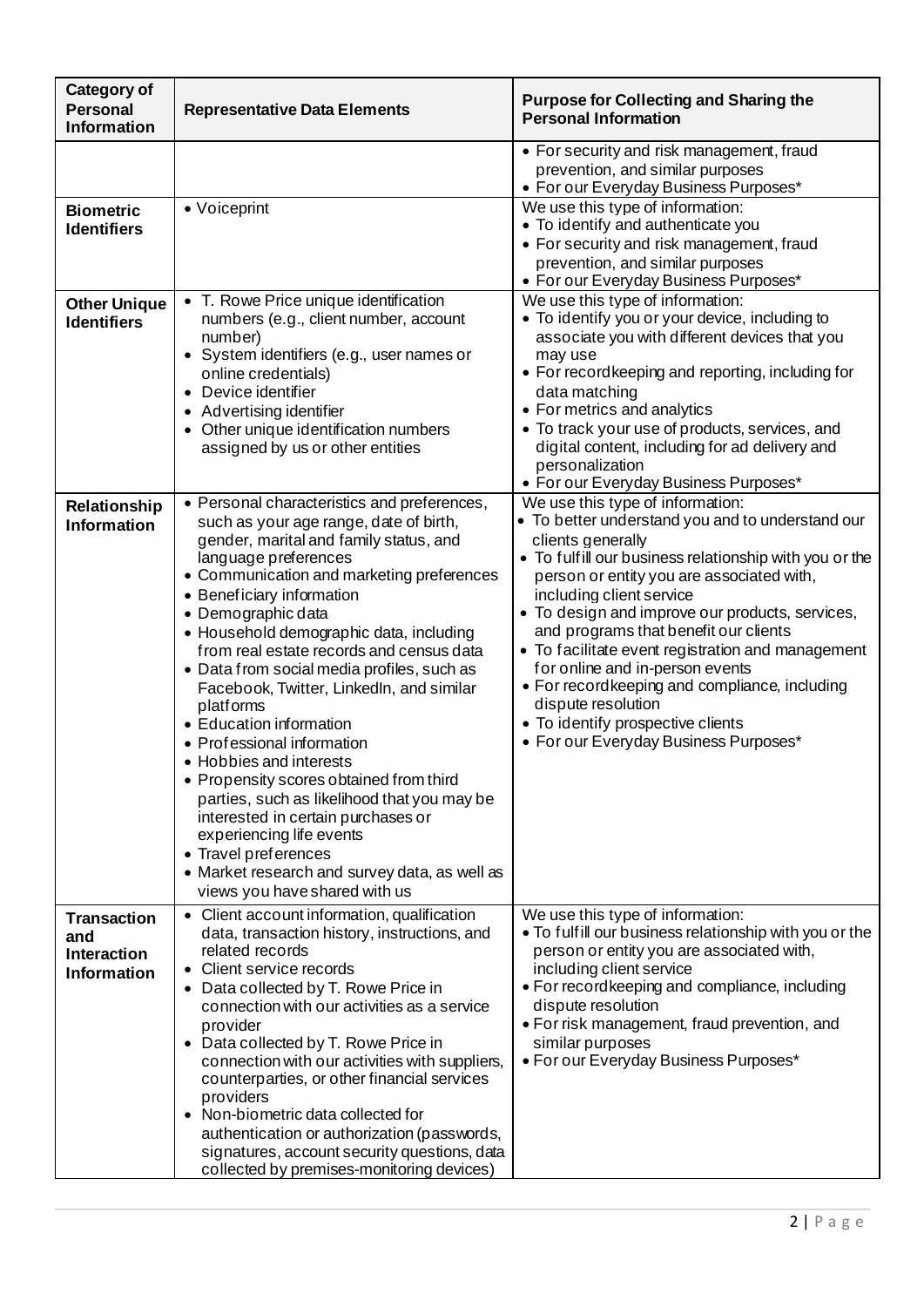| <b>Category of</b><br><b>Personal</b><br><b>Information</b> | <b>Representative Data Elements</b>                                                                                                                                                                                                                                                                                                                                                                              | <b>Purpose for Collecting and Sharing the</b><br><b>Personal Information</b>                                                                                                                                                                                                                                                                                                                                                                                                                                                                                                                                                                                    |
|-------------------------------------------------------------|------------------------------------------------------------------------------------------------------------------------------------------------------------------------------------------------------------------------------------------------------------------------------------------------------------------------------------------------------------------------------------------------------------------|-----------------------------------------------------------------------------------------------------------------------------------------------------------------------------------------------------------------------------------------------------------------------------------------------------------------------------------------------------------------------------------------------------------------------------------------------------------------------------------------------------------------------------------------------------------------------------------------------------------------------------------------------------------------|
|                                                             | Records related to downloads of<br>applications, including website and app<br>usage<br>• Visitor logs<br>• Communications with us by email or other<br>methods<br>• Notes of calls or meetings held or planned                                                                                                                                                                                                   |                                                                                                                                                                                                                                                                                                                                                                                                                                                                                                                                                                                                                                                                 |
| <b>Inferred and</b><br><b>Derived</b><br><b>Information</b> | • Propensities, attributes, and/or scores<br>generated by internal analytics programs<br>• Your household or device based on your<br>interactions with us and on our digital<br>content                                                                                                                                                                                                                          | We use this type of information:<br>. To better understand you and to understand our<br>clients generally<br>• To design and improve our products, services,<br>and programs that benefit our clients<br>• To identify prospective clients<br>• For marketing purposes<br>• For information security and anti-fraud purposes<br>• For our Everyday Business Purposes*                                                                                                                                                                                                                                                                                           |
| Online and<br><b>Technical</b><br><b>Information</b>        | • Internet protocol (IP) address<br>• MAC address, SSIDs, and other device or<br>persistent identifiers<br>• Online user ID<br>• Password<br>• Device characteristics (such as browser<br>information)<br>• Web server logs<br>• Application logs<br>• Browsing data<br>• First-party cookies<br>• Third-party cookies<br>• Web beacons, clear GIFs, and pixel tags                                              | We use this type of information:<br>• For system administration and technology<br>management, including optimizing our websites<br>and applications<br>• For information security and cybersecurity<br>purposes, including detecting threats<br>• For record keeping, including logs and records<br>that are maintained as part of transaction<br>information<br>• To better understand our clients and prospective<br>clients and to enhance our relationship<br>information, including by associating you with<br>different devices and browsers that you may use<br>• For online targeting and advertising purposes<br>• For our Everyday Business Purposes* |
| <b>Audio Visual</b><br><b>Information</b>                   | • Photographs<br>• Video images<br>• Audio recordings<br>• Closed-circuit television (CCTV) recordings<br>• Call center recordings and call monitoring<br>records<br>· Voicemails                                                                                                                                                                                                                                | We use this type of information:<br>For relationship purposes, such as use of<br>photos and videos for publication purposes<br>• For premises security purposes and loss<br>prevention<br>• For our Everyday Business Purposes*                                                                                                                                                                                                                                                                                                                                                                                                                                 |
| <b>Financial</b><br><b>Information</b>                      | • Bank account number and details<br>• Payment card information<br>• Credit reports and credit scores<br>• Nonpublic financial information subject to the<br>Gramm-Leach-Bliley Act (GLBA)                                                                                                                                                                                                                       | We use this type of information:<br>. To fulfill our business relationship with you,<br>including processing subscriptions, redemptions,<br>and other payments<br>• For recordkeeping and compliance, including<br>dispute resolution<br>• For risk management, fraud prevention, and<br>similar purposes<br>• For our Everyday Business Purposes*                                                                                                                                                                                                                                                                                                              |
| <b>Health</b><br><b>Information</b>                         | • Information about physical or mental health,<br>disability status, medical treatment or<br>diagnosis, or information on payment for<br>health care services that you have provided<br>in relation to client service (e.g., hardship<br>forms, investment planning questionnaires)<br>. Information needed to accommodate<br>disabilities<br>• Information about workplace accidents and<br>occupational safety | We use this type of information:<br>. To fulfill our business relationship with you,<br>including client service<br>• For recordkeeping and compliance, including<br>dispute resolution<br>• For risk management, fraud prevention, and<br>similar purposes<br>• For our Everyday Business Purposes*                                                                                                                                                                                                                                                                                                                                                            |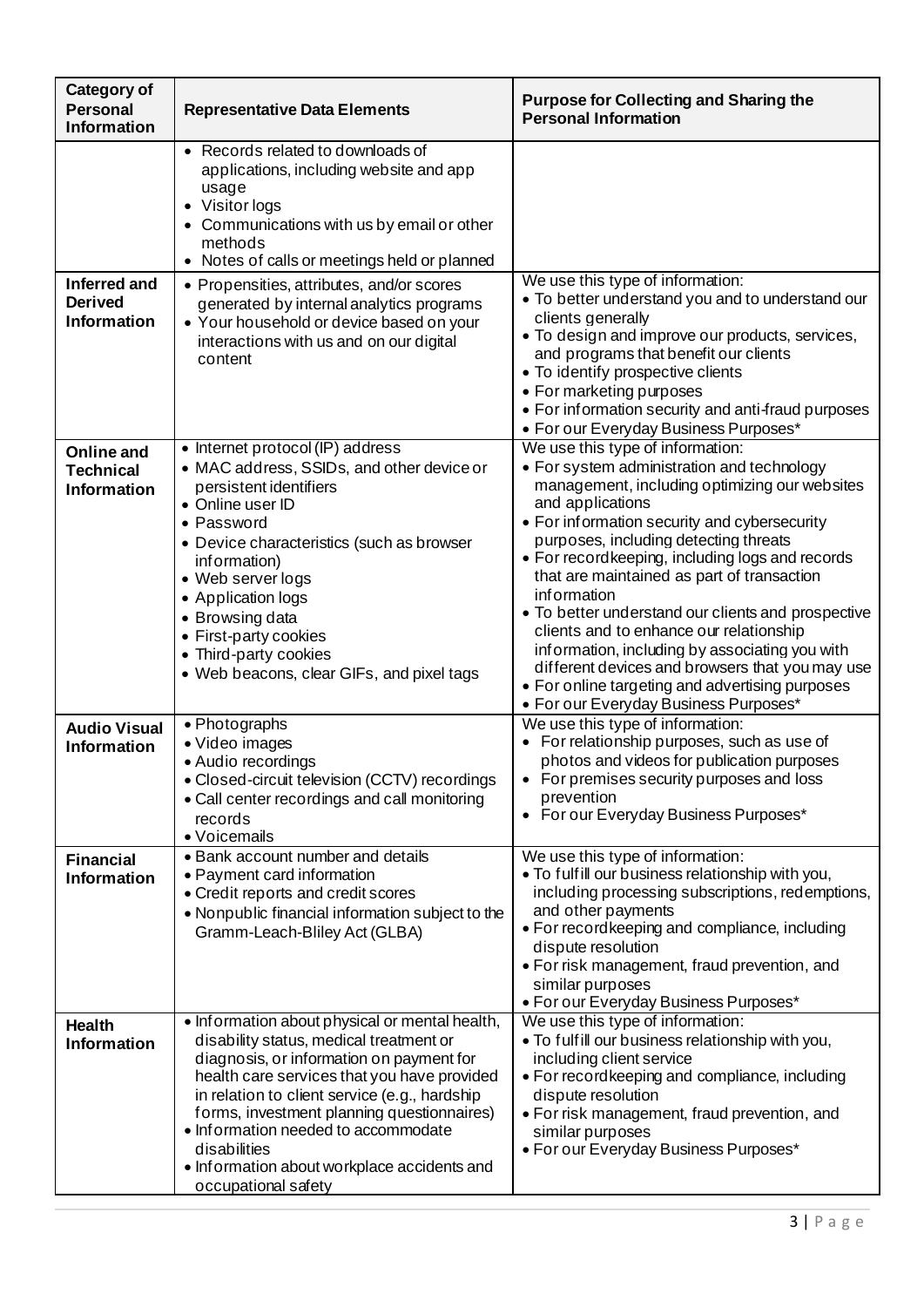| <b>Category of</b><br><b>Personal</b><br><b>Information</b> | <b>Representative Data Elements</b>                                                                                                                                                                                                                                                                                                                                                                                                                                                                                                                                                                                                                                                                                                                | <b>Purpose for Collecting and Sharing the</b><br><b>Personal Information</b>                                                                                                                                                                                                                                                                                                                                                                                                                                              |
|-------------------------------------------------------------|----------------------------------------------------------------------------------------------------------------------------------------------------------------------------------------------------------------------------------------------------------------------------------------------------------------------------------------------------------------------------------------------------------------------------------------------------------------------------------------------------------------------------------------------------------------------------------------------------------------------------------------------------------------------------------------------------------------------------------------------------|---------------------------------------------------------------------------------------------------------------------------------------------------------------------------------------------------------------------------------------------------------------------------------------------------------------------------------------------------------------------------------------------------------------------------------------------------------------------------------------------------------------------------|
| Internet of<br>Things (IoT)<br><b>Information</b>           | • IoT and smart device records, such as data<br>collected by "always on" devices and other<br>consumer-activated devices                                                                                                                                                                                                                                                                                                                                                                                                                                                                                                                                                                                                                           | We use this type of information:<br>• To enable application functionality<br>• For relationship purposes, including analytics<br>regarding product usage<br>• For our Everyday Business Purposes*                                                                                                                                                                                                                                                                                                                         |
| <b>Geolocation</b><br><b>Information</b>                    | • Approximate location or region you are in<br>when you interact with our digital content or<br>for telephone calls<br>• Precise location when you visit our<br>premises (e.g., from mobile devices or<br>CCTV)                                                                                                                                                                                                                                                                                                                                                                                                                                                                                                                                    | We use this type of information:<br>• To provide the information or services<br>requested<br>• For information security and fraud prevention<br>• For our Everyday Business Purposes*                                                                                                                                                                                                                                                                                                                                     |
| Children's<br><b>Information</b>                            | • Information about children listed as<br>beneficiaries of account(s)<br>• Information about children provided by you<br>in relation to client service (e.g., included in<br>investment planning questionnaires)<br>• Data collected from mobile games, apps,<br>and websites                                                                                                                                                                                                                                                                                                                                                                                                                                                                      | We use this type of information:<br>• To provide the information, products, or<br>services requested<br>• For our Everyday Business Purposes*                                                                                                                                                                                                                                                                                                                                                                             |
| Compliance<br><b>Information</b>                            | • Compliance program data, including client<br>screening records, individual rights requests,<br>consents, and other records maintained to<br>demonstrate compliance with applicable<br>laws, such as tax laws, Know Your<br>Customer (KYC), Office of Foreign Assets<br>Control (OFAC), anti-money laundering<br>(AML), Foreign Corrupt Practices Act<br>(FCPA)<br>• Occupational and environmental safety<br>records<br>• Records maintained in conjunction with legal<br>matters or litigation or that are subject to<br>legal holds<br>• Records relating to complaints and internal<br>investigations, including compliance hotline<br>reports<br>• Records of privacy and security incidents,<br>including any security breach notifications | We use this type of information:<br>• To comply with and demonstrate compliance<br>with applicable laws<br>• For legal matters, including litigation and<br>regulatory matters, including for use in<br>connection with civil, criminal, administrative, or<br>arbitral proceedings, or before regulatory or<br>self-regulatory bodies, including service of<br>process, investigations in anticipation of<br>litigation, or execution or enforcement of<br>judgments and orders<br>• For our Everyday Business Purposes* |

\***Everyday Business Purposes** encompasses purposes for which personal information may be used:

- To provide the information, product, or service requested by the individual or as reasonably expected given the context in which the personal information was collected (such as client credentialing, providing client service, personalization and preference management, providing product updates, bug fixes, and dispute resolution)
- For identity and credential management, including identity verification and authentication, system and technology administration
- To protect the security and integrity of systems, networks, applications,and data, including debugging activities to identify and repair errors; detecting, analyzing, and resolving security threats and incidents; and collaborating with cybersecurity centers, consortia, and law enforcement regarding the same
- For fraud detection and prevention, including protecting against malicious, deceptive, fraudulent, or illegal activity, and collaborating with law enforcement and anti-fraud industry groups regarding the same
- For auditing related to interactions with an individual and concurrent transactions, including counting ad impressions to unique visitors, verifying positioning and quality of ad impressions, and auditing compliance with specifications and standards
- To perform services on behalf of us or a service provider, including maintaining or servicing accounts, providing customer se rvice, processing or fulfilling requests, processing payments, providing advertising or marketing services, providing analytic services, or providing similar services on behalf of us or a service provider
- For short-term, transient use, subject to restrictions as may apply under applicable law
- For legal and regulatory compliance, including all uses and disclosures of personal information that are required or permitte d by law or reasonably needed for compliance with company policies and procedures, such as anti-money laundering programs, security and incident response programs, intellectual property protection programs, and corporate ethics and compliance hotlines
- For internal business purposes, such as service provider management, finance, security, information technology and physical infrastructure, record retention, corporate audit, analysis, training, quality assurance, and reporting
- To enforce our contracts and to protect againstinjury, theft, legal liability, fraud, or abuse or to protect people or property, including physical security programs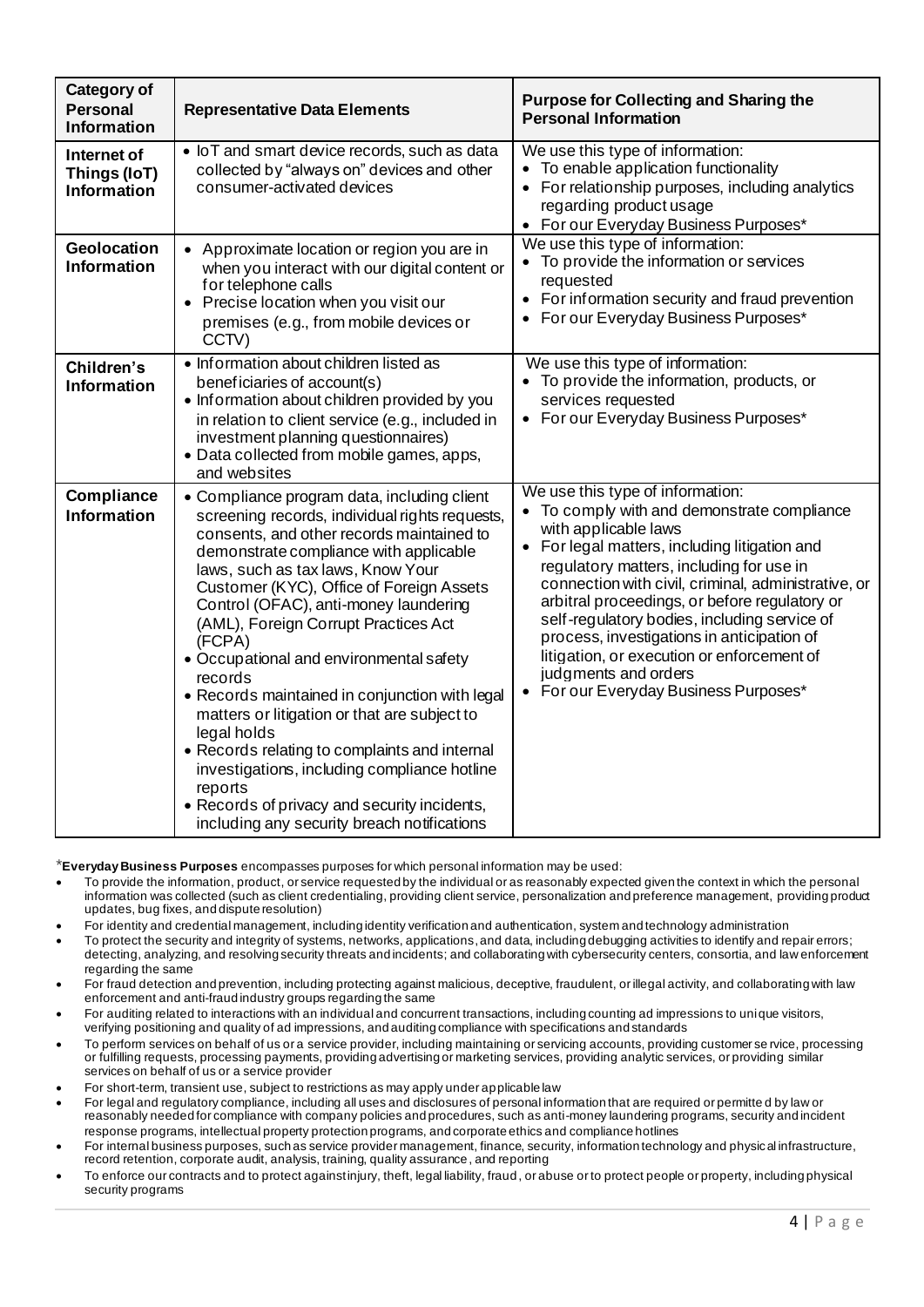- To undertake internal research and activities to verify and maintain products or services and to develop changes to, or new, products and services
- To de-identify personal information or create aggregated datasets, such as for consolidating reporting, research,or analytics
- To make back-up copies for business continuity and disaster recovery purposes
- For corporate governance, including mergers, corporate reorganization, acquisitions, and divestitures

#### With whom do we share personal information

Your personal information is intended for T. Rowe Price and may be shared with T. Rowe Price affiliates and subsidiaries and in certain circumstances with service providers and other third parties, including to third parties as directed by you. We do not sell personal information, and we do not disclose it to service providers and other third parties unless necessary to process a transaction, service an account, or as otherwise permitted by law.

When we are acting as a service provider to an outside entity (such as for college savings plan (529) accounts or when we are serving as recordkeeper for the employer-sponsored retirement plan in which you participate or are associated with), we handle your personal information in accordance with this Privacy Notice and the requirements of the program or plan. For such relationships, in addition to the types of sharing described below, your personal information may be shared with the outside entity that engaged us as well as others as authorized by your program or plan sponsor.

We may share your personal information with:

- **T. Rowe Price's family of companies.** We may share your personal information among our family of companies, including our subsidiaries and affiliates, in order to administer our services and products, provide you with client support, understand your preferences, send you information about products and services that may be of interest to you (with your consent when required), and conduct the other activities described in this Privacy Notice.
- **Our service providers.** We use other companies or contractors (service providers) to perform services on our behalf or to assist us with the provision of the T. Rowe Price products or services to you. While we may use a service provider to assist in relation to any of the purposes for which we may collect personal information, they generally fit within one or more of the following categories of service providers:
	- o External auditors, accountants, and legal and other professional advisors;
	- o Infrastructure and technology service providers;
	- o Marketing, advertising, analysis, research, event, and communications providers; or
	- o Providers of administrative services for T. Rowe Price products or services, such as transfer agencies, custodians, and securities' pricing providers.

In the course of providing such services, these service providers may have access to your personal information. However, we will only provide our service providers with the information that is necessary for them to perform the services, they will act under our instructions, and we instruct them not to use your personal information for any other purpose. We will always use our best efforts to ensure that the service providers we work with will keep your personal information secure.

- **Third parties permitted by law.** In certain circumstances, we may disclose or share your personal information, such as when we need to comply with a legal or regulatory obligation (for example, we may be required to disclose personal information to the police, regulators, government agencies, or judicial or administrative authorities) or to perform transactions (for example, we may disclose personal information to a custodian or other third party in connection with the purchase or sale of securities you have requested). We may also disclose your personal information to third parties where disclosure is both legally permissible and necessary to protect or defend our rights, matters of national security, law enforcement, to enforce our agreements, or to protect your rights or those of the public.
- **Your company or agents and other third parties.** We may transfer your personal information to your company or other agent, such as when you are included on an email with others or to confirm your details or role. We also may transfer your information to third parties connected with your company or an account or in relation to business transactions we have with you or your company.
- **Third parties connected with business transfers.** We may transfer your personal information to third parties (including existing or newly formed companies in the T. Rowe Price family of companies) in connection with a reorganization, restructuring, merger, acquisition, or transfer of assets, provided that the receiving party agrees to treat your personal information in a manner consistent with this Privacy Notice.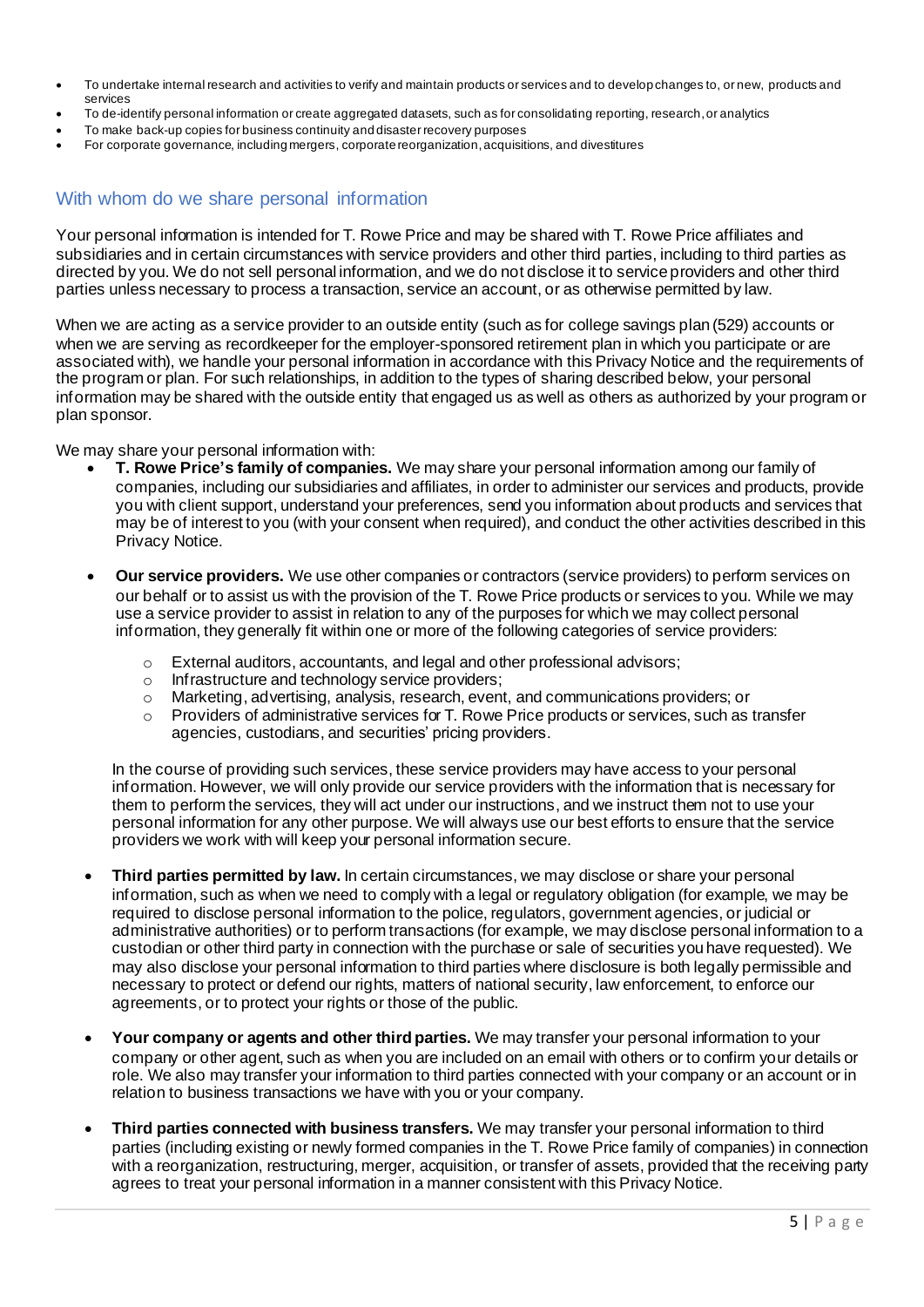### Security and Location of Personal Information

We have implemented technical and organizational security measures in an effort to safeguard personal information in our custody and control. Such measures we have implemented include limiting access to personal information only to employees, contractors, and authorized service providers who need to know such information for the purposes described in this Privacy Notice; training for our employees and contractors; and other technical, administrative, and physical safeguards. While we endeavor to always protect our systems, sites, operations, and information against unauthorized access, use, modification, and disclosure, due to the inherent nature of the internet as an open global communications vehicle and other risk factors, we cannot guarantee that any information, during transmission or while stored on our systems, will be absolutely safe from intrusion by others, such as hackers. For more information about our security measures and technologies we make available to you, see the [Security Measures](https://www.troweprice.com/personal-investing/help/policies-and-security/security.html) section of our website.

The personal information that we collect may be accessed from or stored in the United States. Due to the nature of our business and the technologies used, personal information may be accessed from, or transferred to and stored in, other jurisdictions. Regardless of location, we will put into place appropriate protection to help keep personal information secure and in compliance with applicable privacy/data protection laws.

#### How You Can Manage Your Digital Communication Preferences With T. Rowe Price

If we send you an email with information on additional products and services that may be of interest to you, the email will include instructions and links for unsubscribing from these types of mailings in the future. If you have online account access with us, you can change your email preferences with us (including subscriptions) by logging in and then updating your email preferences within your profile. While we will take your preferences into account when possible, please note that if you are a participant in an employer-sponsored retirement plan, we may, at the plan sponsor's direction, continue to send you emails regarding the retirement plan and related matters. If you do not want us to use your email address to help in providing online advertising messages through social media channels and other third parties, you can reach us via methods described in the "Contact Us" section below or email us directly at [info@troweprice.com](mailto:info@troweprice.com).

#### Children's Rights

We do not knowingly collect any personal information directly from children under 13 years of age. Certain Web pages and areas of one or more of our sites may have content that an adult may wish to share with a child. For example, certain pages on our Money Confident Kids® site, which is directed to adults to help them engage with children on financial concepts, may contain information that is suitable for children. However, we do not collect or ask children to submit any personal information on these pages. We do not target any advertising to children under 13. If you are a parent and believe we have collected personal information directly from your child who is under 13 years old, you may email [info@troweprice.com](mailto:info@troweprice.com) to report this. We will investigate your report, and if we discover that we have in fact collected such information, we will delete it.

#### T. Rowe Price Privacy Policy for U.S. Consumer Products and Services

The following information is provided, in addition to the other information in this Privacy Notice, for the consumer customers of the following T. Rowe Price companies that provide services or operate in the United States: T. Rowe Price Associates, Inc.; T. Rowe Price Advisory Services, Inc.; T. Rowe Price Investment Services, Inc.; T. Rowe Price Trust Company; and the T. Rowe Price mutual funds and other commingled investment vehicles.

In the course of doing business with T. Rowe Price, you share personal and financial information with us. We treat this information as confidential and recognize the importance of protecting access to it.

You may provide information when communicating or transacting with us in writing, electronically, or by phone. For instance, information may come from applications, requests for forms or literature, and your transactions and account positions with us. On occasion, such information may come from consumer reporting agencies and those providing services to us.

We do not sell information about current or former customers to any third parties, and we do not disclose it to third parties unless necessary to process a transaction, service an account, or as otherwise permitted by law. We may share information within the T. Rowe Price family of companies in the course of providing or offering products and services to best meet your investing needs. We may also share that information with companies that perform administrative or marketing services for T. Rowe Price; with a research firm we have hired; or with a business partner, such as a bank or insurance company, with which we are developing or offering investment products. When we enter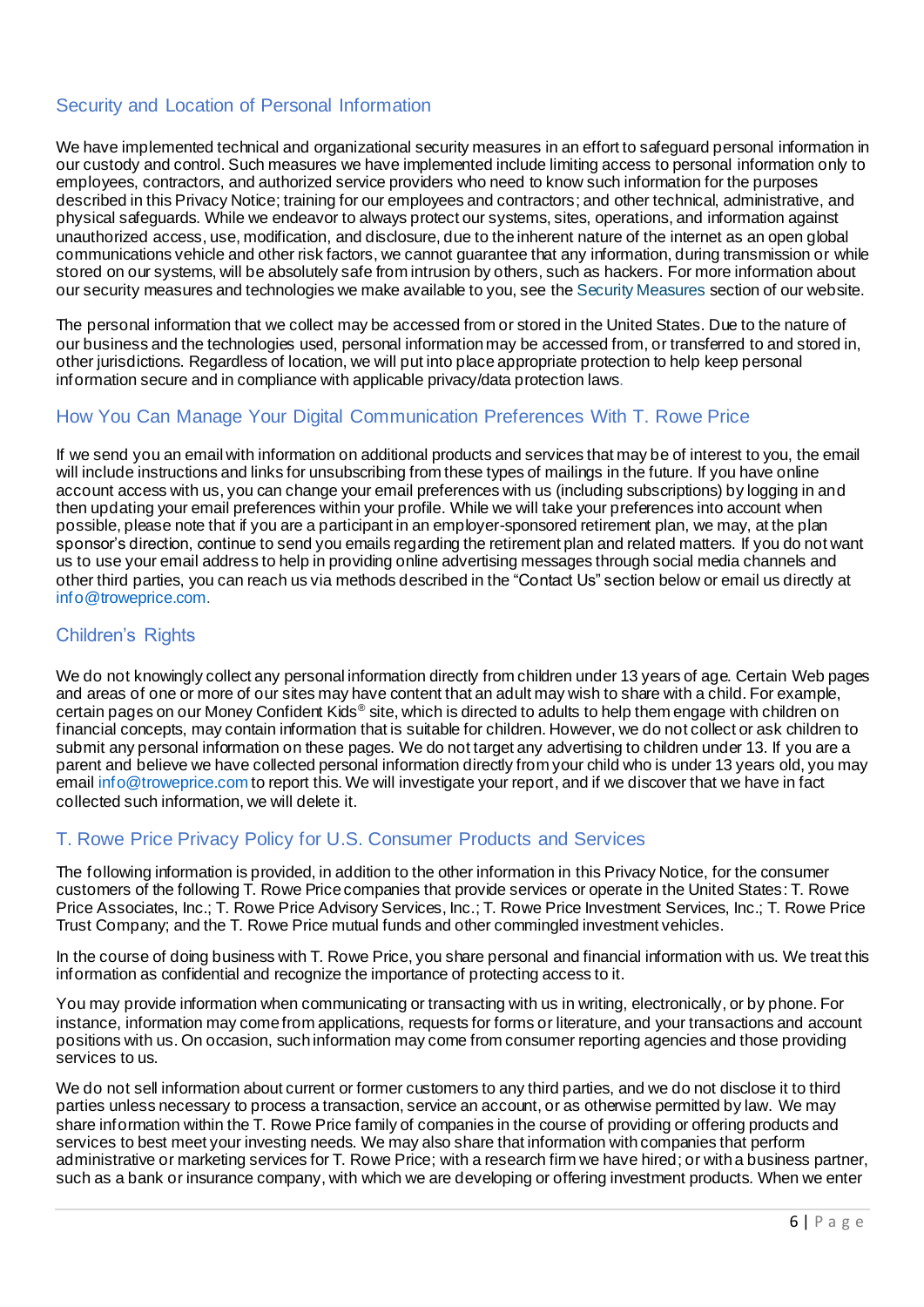into such a relationship, our contracts restrict the companies' use of our customer information, prohibiting them from sharing or using it for any purposes other than those for which they were hired.

We maintain physical, electronic, and procedural safeguards to protect your personal information. Within T. Rowe Price, access to such information is limited to those who need it to perform their jobs, such as servicing your accounts, resolving problems, or informing you of new products or services. Our Code of Ethics, which applies to all employees, restricts the use of customer information and requires that it be held in strict confidence

### Additional Information for California Residents

This section supplements the information contained in the other sections of this Privacy Notice and applies solely to clients, visitors, users, and others who reside in the state of California ("consumers" or "you") and for whom we have data that are subject to the California Consumer Privacy Act of 2018 as may be amended or supplemented from time to time (CCPA). This Privacy Notice, including this additional information, is provided to comply with the CCPA and other California privacy laws. Any terms defined in the CCPA have the same meaning when used in this section.

#### **It is important to note, however, that the CCPA does not apply to all entities, nor does it apply to personal information maintained by financial services firms that are covered under certain exemptions described in the CCPA, and as such, the CCPA may not apply to personal information T. Rowe Price maintains about you.**

Depending upon how you interact with us, you may have various rights in connection with our processing of your personal information, each of which is explained below.

- **Access.** You may have the right to confirm with us whether your personal information is processed and, if it is, to request access to that personal information, including the categories of personal information processed, the purpose of the processing, and the recipients or categories of recipients. We do have to consider the interests of others though, so this is not an absolute right and there are additional exceptions under the CCPA. Also, we are not obligated to respond to more than two access requests for the same individual's personal information within a 12-month period.
- **Deletion.** You may have the right to ask us to erase personal information concerning you, except we are not obligated to do so if we need to retain such data in order to comply with a legal obligation or to establish, exercise, or defend legal claims or under other exceptions under the CCPA.

If your request is for data relating to you that is de-identified or aggregated so that it is no longer personal information, we are not required to re-identify the data to respond to your request.

You have a right to receive nondiscriminatory treatment for the exercise of the privacy rights conferred by the CCPA.

Making your own privacy rights request: To exercise one or more of these rights, please contact us as explained below. Please note that we may need to verify your identity before we can fulfill your request.

- If you have an online account with us, then after logging in you may submit your request via the online form at [troweprice.com/CCPA](https://www.troweprice.com/ccpa/index.html?van=CCPA). If you submit your form without logging in first, we will deny your request. When you submit your request after logging in, we should not need further information from you to verify your identity, but we will let you know if we do. Or, you can submit your request by calling us at (844) 256-4465. Calling and having your account information available so that we can validate your identity will help us more efficiently handle your request.
- If you have an account with us but have not previously activated online access, you can submit your request by calling us at (844) 256-4465. Calling and having your account information available so that we can validate your identity will help us more efficiently handle your request. Or, you can submit your request via the form at [troweprice.com/CCPA](http://www.troweprice.com/CCPA), and we will contact you as needed to verify your identity so that we can process the request.
- If you do not have an account with us, verification can involve matching up to three pieces of your personal data (as provided on your request) with our internal records. You can submit your request via the online form at [troweprice.com/CCPA](http://www.troweprice.com/CCPA) or by calling us at (844) 256-4465.

Authorized agent requests: An access and/or deletion request also may be made by someone else you authorize specifically to make such a request under the CCPA or by someone you have named as your agent under a power of attorney that is valid under the California Probate Code. [Click here](https://www.troweprice.com/content/dam/trowecorp/Pdfs/CCPAPOA112020.pdf) for authorized agent instructions and appropriate forms.

Handling requests we receive: If we need additional information to verify your identity, we will let you know. We will endeavor to respond to a verified request within 45 days, unless there are grounds for extending our response timeframe by up to an additional 45 days. In the event of an extension, we will explain to you why the extension is